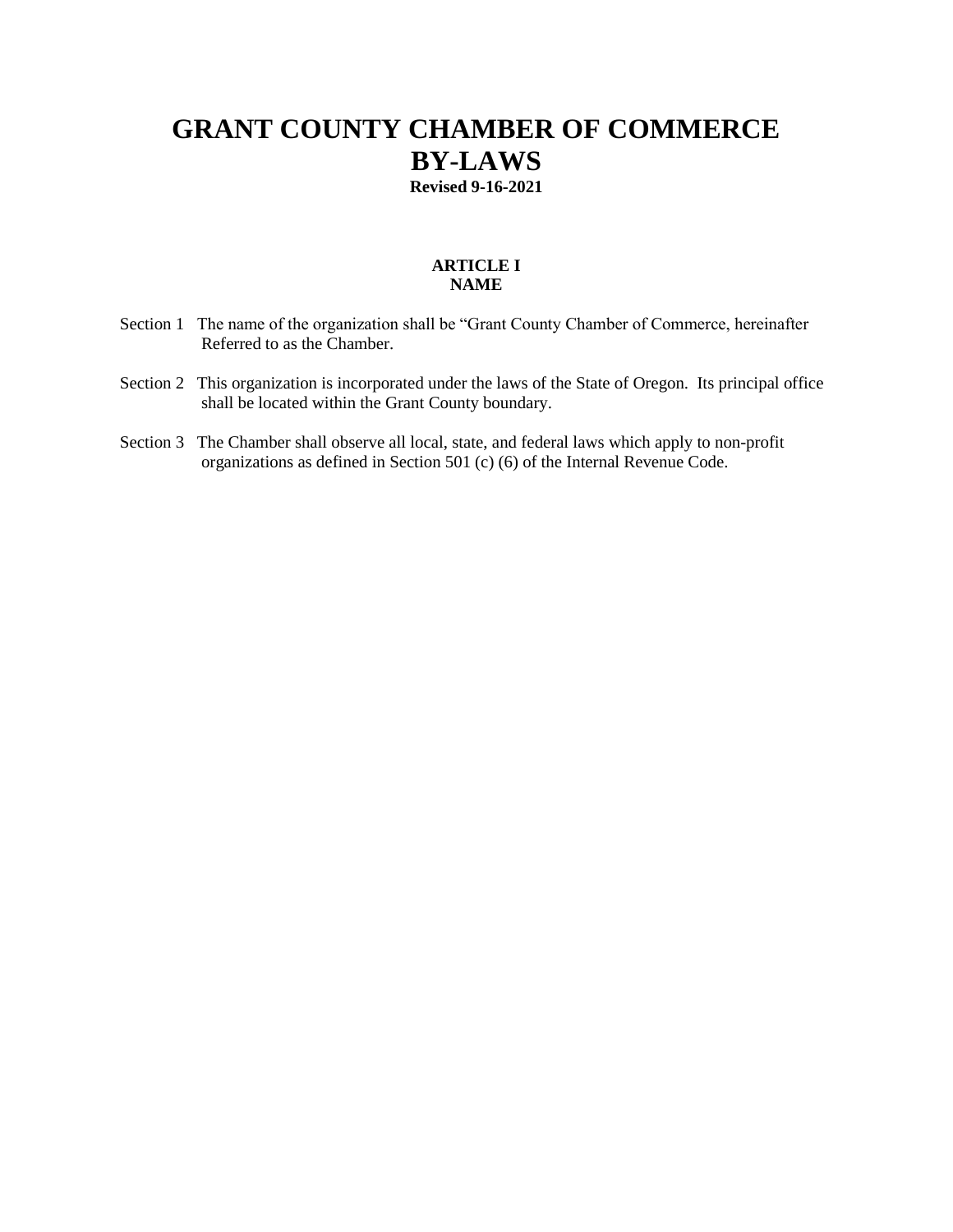## **ARTICLE II OBJECTIVE AND PURPOSES**

## Grant County Chamber of Commerce Mission Statement *To promote and support the business environment through membership participation and leadership that fosters economic growth and community involvement.*

- Section 1 The Chamber is organized for the purpose of advancing the commercial, industrial, civic, agricultural, tourism and general interests of Grant County, to further the purposes of this corporation, to hold, conduct, encourage and carry-on entertainments, conventions, and gatherings of the Chamber, its members and the public;
- Section 2 to promote integrity, good faith, and just and equitable principles in business; more enlarged, supportive, friendly exchange between and among merchants and residents of Grant County; and by providing Executive Director educational opportunities consistent with our mission;
- Section 3 to acquire, preserve, and distribute commercial, agricultural, industrial, recreational, and civic statistics and information of value;
- Section 4 to develop, implement, advise, and market the "product" of Grant County, through methods approved by the Board of Directors.

#### **ARTICLE III LEGAL POWERS**

Section 1 To further said purposes, the organization of the Board of Directors thereof, shall have the power to purchase, hold, sell, lease, or mortgage real estate, to incur debt, to borrow money, give for said borrowed monies notes of the Chamber signed by two or more officers duly authorized by the Board of Directors for that purpose, and to enter into contracts of any kind furthering the purposes of the Chamber. The Executive Director and/or appointed representatives of the Board of Directors shall be empowered to exercise any and all powers permitted and granted by the laws of the State of Oregon to corporations organized for non-profit activities, as approved by the Board of Directors.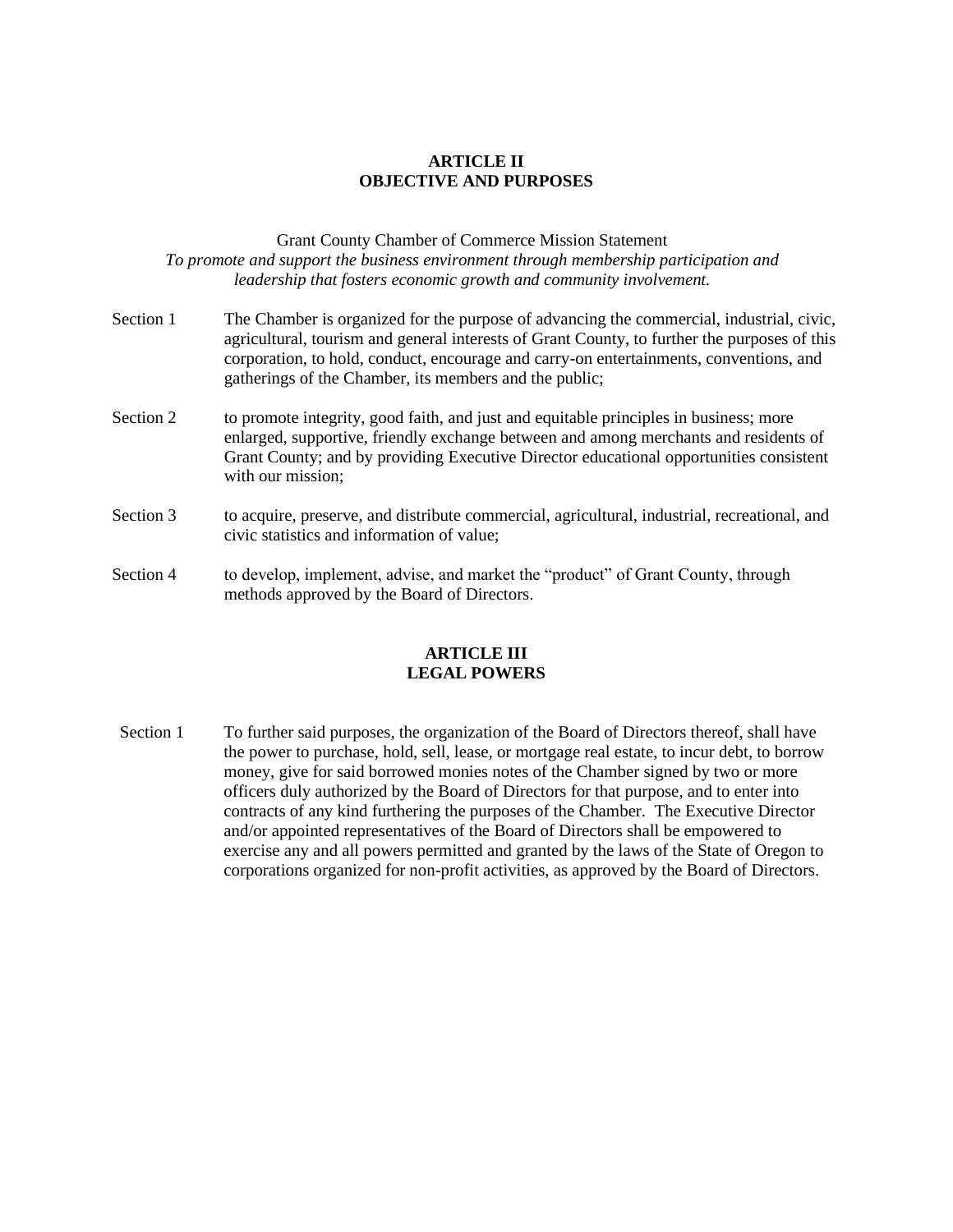## **ARTICLE IV MEMBERSHIP**

|  | Eligibility |  |
|--|-------------|--|
|  |             |  |

- Section 1 Any individual, firm, corporation, or association may subscribe to membership in the Chamber and may designate individuals of the firm to represent such membership. An individual business is defined as follows; "entities under the same printed name shall be considered as one business."
- Section 2 There shall be no discrimination in the operation or activities of the organization because of race, religion, sex, or national origin.

Section 3.

Orientation At regular intervals, orientation on the purposes and activities of this organization shall be conducted for the following groups: new officers and directors and current officers and directors, committee chair, committees, and new members. A detailed outline for each of these groups shall be part of the organization's procedure's manual or orientation handbook.

## Honorary Membership

Section 4 The Chamber may grant honorary membership to those individuals so deemed by the board for their distinguished service to Grant County.

## Dues

Section 5 Membership dues shall be at such rate or rates, schedule or formula as may be from time to time prescribed by the Board of Directors; payable annually or semi annually. Due 30 days from invoice.

#### Voting Privileges

Section 6 Each membership paid as agreed shall be entitled to cast one vote in any election herein provided. This provision shall not be construed to limit participation in Chamber activities to one person from any member firm.

## Application Process

Section 7 Applications for membership shall be made in writing, on a form provided by the Chamber; and shall be accompanied by the payment of membership fees in advance for at least one-half year.

Delinquent

Section 8 Any member failing to pay dues within 60 days of maturity shall be considered delinquent. If no payment arrangement is made, a delinquent membership will be terminated after 90 days of non-payment.

## Resignation

Section 9 Any member may withdraw from the organization upon written notice to the Board of Directors. Refunds made to a member upon resignation shall be at the discretion of the Board of Directors.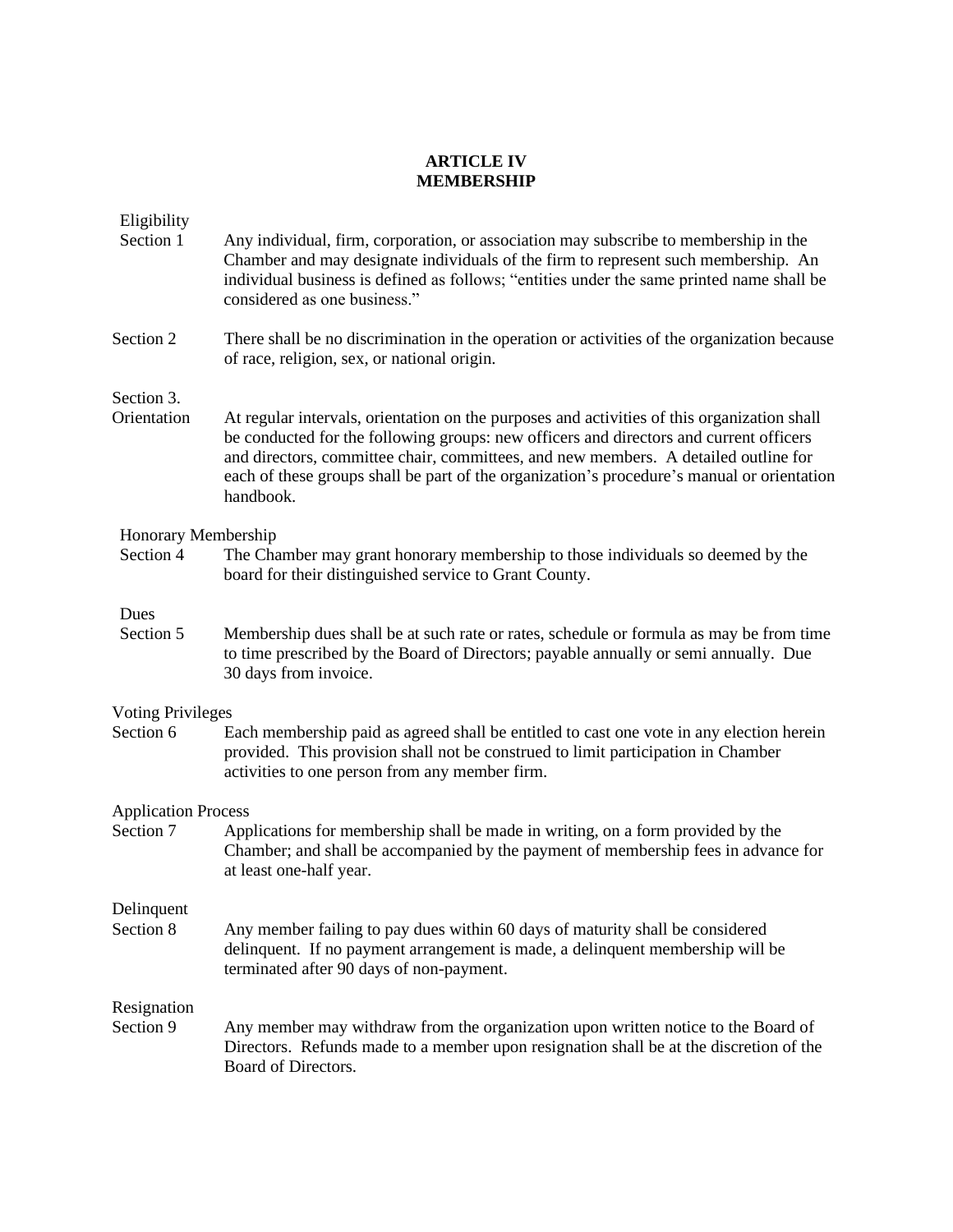Expulsion Section 10

> Any member may be expelled for conduct prejudicial to the aims or repute of the Chamber, when written complaint is brought to the Board of Directors by two or more members, and a two-thirds vote of the Board of Directors at a regularly scheduled meeting thereof. Notice and opportunity for a hearing shall be afforded the member complained against.

## **ARTICLE V MEETINGS**

#### Regular and Special Meetings

Section 1 The Board of Directors may provide for holding membership meetings whenever it may be considered necessary or desirable. Also, the Board of Directors shall call a membership meeting upon petition signed by not less than fifteen members in good standing.

#### Regular Meetings

Section 2 The Board of Directors shall meet to conduct the business of the Chamber. The time and place is to be set by the Board of Directors. Notice of the Board of Director will be placed on the Chamber's website 10 days before the meeting and are open to the community.

#### Executive Session

Section 3. The vast majority of the Chamber business will be conducted in open session. However, as allowed by law, the board of directors may hold executive sessions to discuss issues including but not limited to legal matters, contracts, personnel issues, and hiring. If the President or two or more board members requests an executive session be scheduled, it should be noted on the agenda for the meeting that is posted for overall membership, with a general subject matter noted. No action shall be taken in the executive session but action may be taken when the board resumes open session.

## Annual Meeting

Section 3 The annual meeting of the Chamber shall be held once a year as determined by the board. All members, officers, and supporters shall have the right to attend the annual meeting. The time and place shall be fixed by the Board of Directors and notice thereof shall be given to each director at least thirty (30) days before the scheduled meeting. The officers and or Executive Director will present an annual report to the public at the annual meeting. The new Board of Directors elected pursuant to Article VI Section 7 will be introduced and installed during this meeting.

#### Forum Meetings

Section 4. The President and/or the Board of Directors may, from time to time, call forum meetings of the Chamber to hear programs or speakers of special interest to the membership. Such meetings shall not be open to the transaction of the Chamber business unless five days written notice is given stating the purpose of the meeting.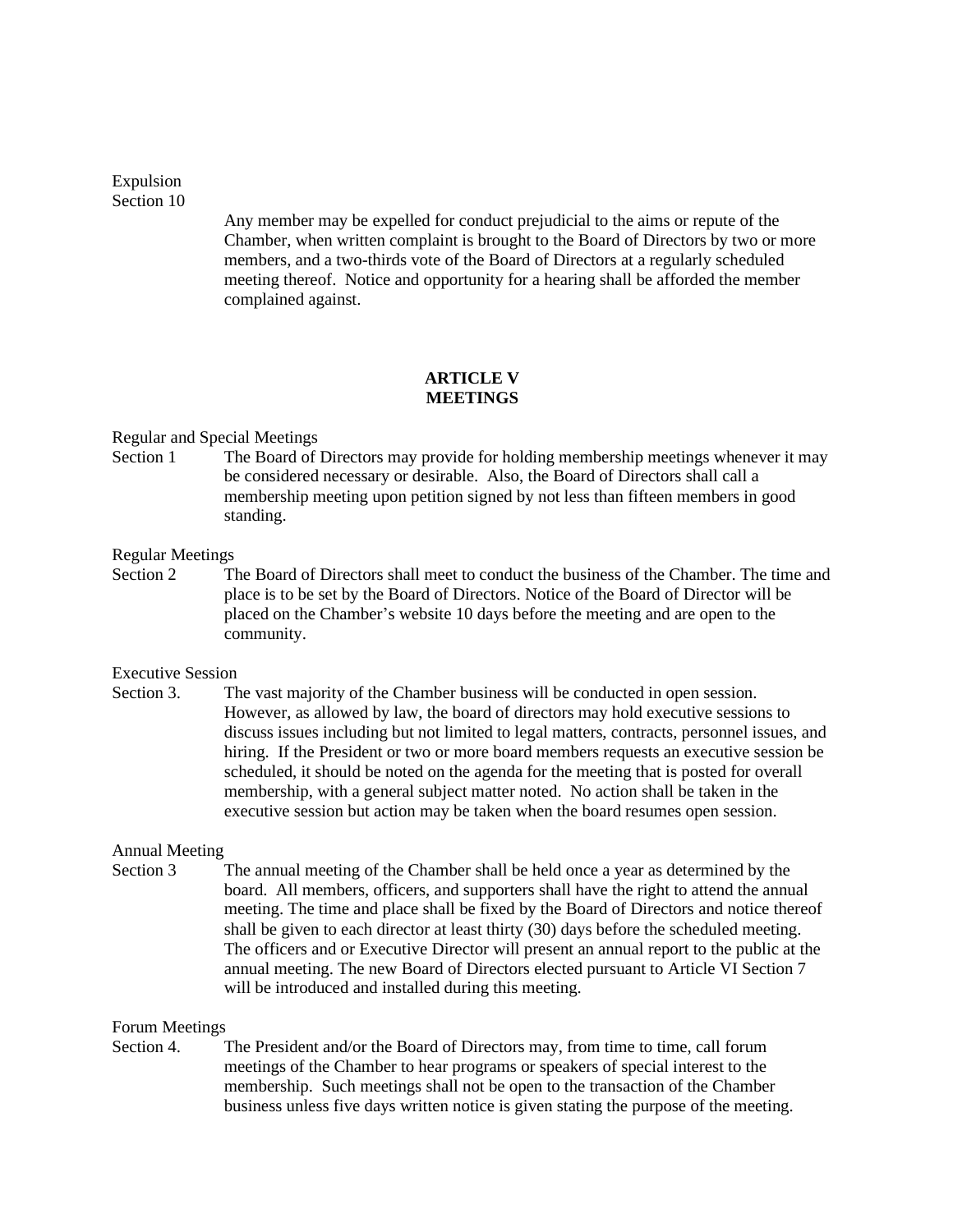| <b>Cancellation of Meetings</b> |                                                                                                                                                                                                                                                                                                                                                |
|---------------------------------|------------------------------------------------------------------------------------------------------------------------------------------------------------------------------------------------------------------------------------------------------------------------------------------------------------------------------------------------|
| Section 5.                      | Any meeting of the Board of Directors will be cancelled if the meeting lacks a quorum.<br>Additionally, the President of the Board may cancel any meeting if there is insufficient<br>business to be addressed.                                                                                                                                |
| Majority                        |                                                                                                                                                                                                                                                                                                                                                |
| Section 6                       | At a regular or special membership meeting, when a vote of the membership is deemed<br>necessary, a majority vote (51%) shall rule. A majority is one over half of the members<br>present.                                                                                                                                                     |
| Proxies                         |                                                                                                                                                                                                                                                                                                                                                |
| Section 7                       | For any regular or special meeting of the Chamber membership called for the<br>transaction of business, a member may vote either in person or by proxy executed in<br>writing by the member or his duly authorized agent in fact. No proxy shall be valid<br>after the date of the meeting for which it was executed.                          |
| Notice                          |                                                                                                                                                                                                                                                                                                                                                |
| Section 8                       | Each member of the Chamber shall be given notice via email, posted the Chamber's<br>website and submitted to local media not less than seven or more than thirty days prior<br>to the meeting date of every regular or special membership meeting called for the<br>transaction of business. The notice must state the purpose of the meeting. |

## **ARTICLE VI BOARD OF DIRECTORS**

#### Board Member Eligibility

Section 1 All board members must be members in good standing of the Chamber.

## Composition

Section 2 The Board of Directors shall be composed of not less than 9 and not more than 15 elected members. When possible, the Board of Directors shall be composed of at least two from Prairie City-Austin-Granite, one from Long Creek-Fox-Dale, one from Dayville-Monument-Kimberly, one from Seneca-Izee, 3 from Canyon City-John Day and one from Mount Vernon; any remaining members shall be at large within Grant County. If there are insufficient members willing to serve from a given area the position may be filled by Chamber members at large. In addition to the elected members, the Board of Directors will consist of officio, non-voting member, the Chief Administrative Officer, aka Executive Director/Staff.

#### Powers and Duties

- 
- Section 3 a. The government of the Chamber, the direction of its work and the control of its property shall be vested Director in a Board of Directors.
	- b. The Board of Directors shall adopt a budget and program of work reflecting organizational goals, and shall establish programs, which will insure adequate financing to achieve organizational goals.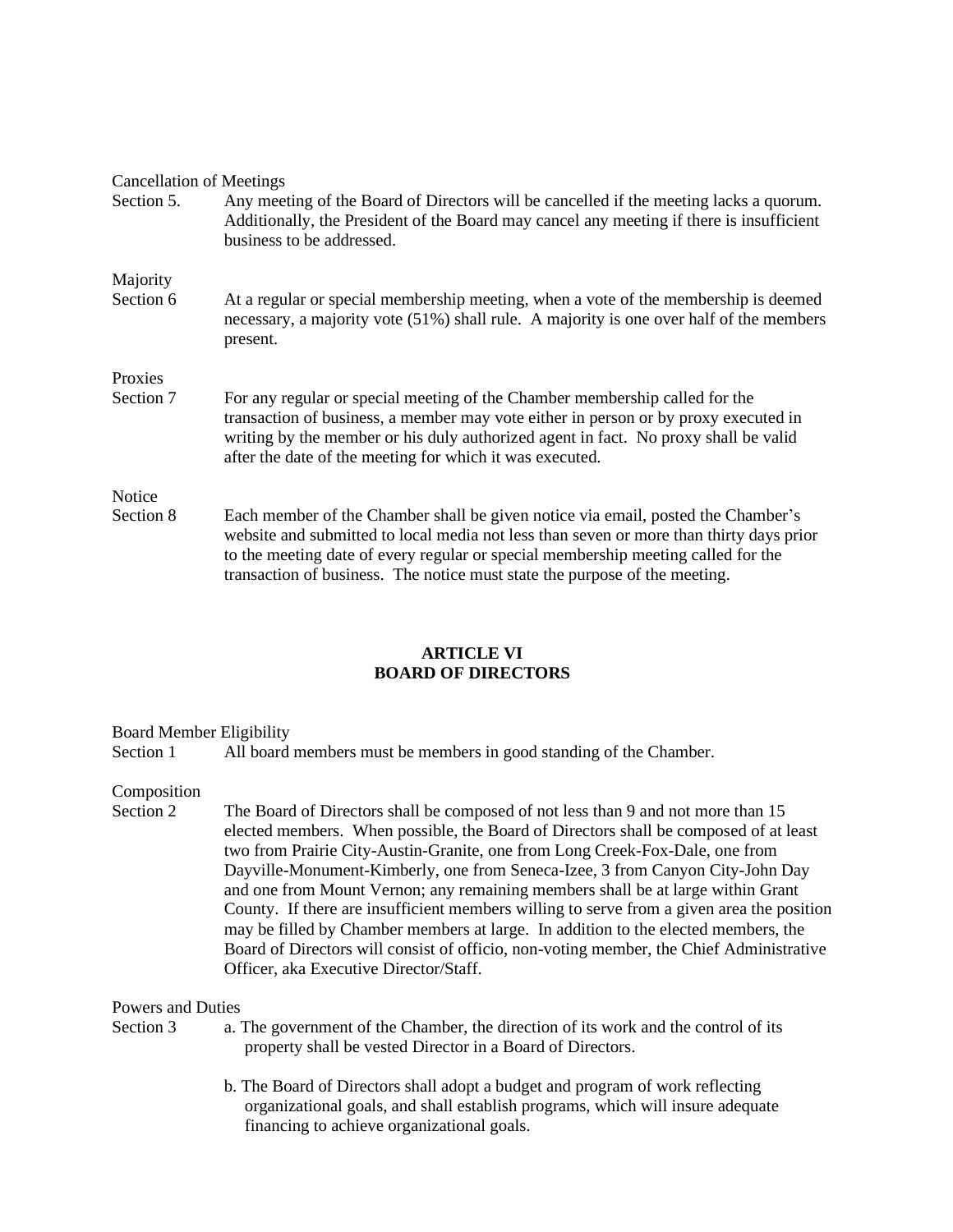|                        | c. The Board of Directors shall be authorized to hire a chief administrative officer, aka<br>executive director, fix his/her salary and other considerations of employment, and<br>prescribe the duties of said position;                                                                                                                                                                                                                           |
|------------------------|-----------------------------------------------------------------------------------------------------------------------------------------------------------------------------------------------------------------------------------------------------------------------------------------------------------------------------------------------------------------------------------------------------------------------------------------------------|
|                        | d. Shall adopt such rules, regulations, and policies as may be deemed advisable for the<br>government of the Board of Directors, and the proper conduct of the business of the<br>Chamber, provided such action is not be in conflict with the provisions of these<br>bylaws.                                                                                                                                                                       |
|                        | e. The Board of Directors shall have the power to elect its own officers.                                                                                                                                                                                                                                                                                                                                                                           |
|                        | f. It is the duty of a director to attend meetings. A Director who shall be absent from<br>three consecutive meetings shall be dropped from membership of the Board of<br>Directors, by a two-thirds vote of the remaining members of the Board of Directors,<br>unless excused, confined by illness, or otherwise decreed.                                                                                                                         |
| Term<br>Section 4      | a. An elected Director will serve for a three-year term. An elected Director may only<br>serve three consecutive terms.                                                                                                                                                                                                                                                                                                                             |
|                        | b. Term of office for all Directors shall be from July 1 to June 30, for three years.                                                                                                                                                                                                                                                                                                                                                               |
|                        | c. In the event the minimum number (9) of Directors is not met by members willing to<br>serve and/or does not meet nomination criteria, within the term limitations, the Board of<br>Directors may vote to make special exception to the term limits, allowing willing,<br>nominated, and elected members to serve beyond the term limitation.                                                                                                      |
| Vacancies<br>Section 5 | a. The President may fill any mid-term vacancies with approval of the Board of<br>Directors.                                                                                                                                                                                                                                                                                                                                                        |
|                        | b. The President will consider representation of the County when seeking members to<br>fill vacancies.                                                                                                                                                                                                                                                                                                                                              |
|                        | c. A person appointed to the Board of Directors shall serve the unexpired Director term<br>of the Director for which he/she was appointed. A Director serving by appointment shall<br>not lose his/her eligibility for election to the Board of Directors. In other words, the<br>appointment does constitute part of the term limit.                                                                                                               |
|                        | <b>Board of Director Candidate Applications</b>                                                                                                                                                                                                                                                                                                                                                                                                     |
| Section 6.             | Applications for the Board of Director candidates may be made in writing or via e-mail<br>by submitting a letter of interest to the President of the board. Each candidate must<br>agree to accept the responsibility of directorship. The Board may make additional<br>nominations, shall review all nominated candidates and vote to nominate a number of<br>new directors equal to the number of directors then in the final year of their term. |
| Election               |                                                                                                                                                                                                                                                                                                                                                                                                                                                     |
| Section 7              | Qualified candidates shall be vetted and then selected by a majority vote of the current<br>Board of Directors.                                                                                                                                                                                                                                                                                                                                     |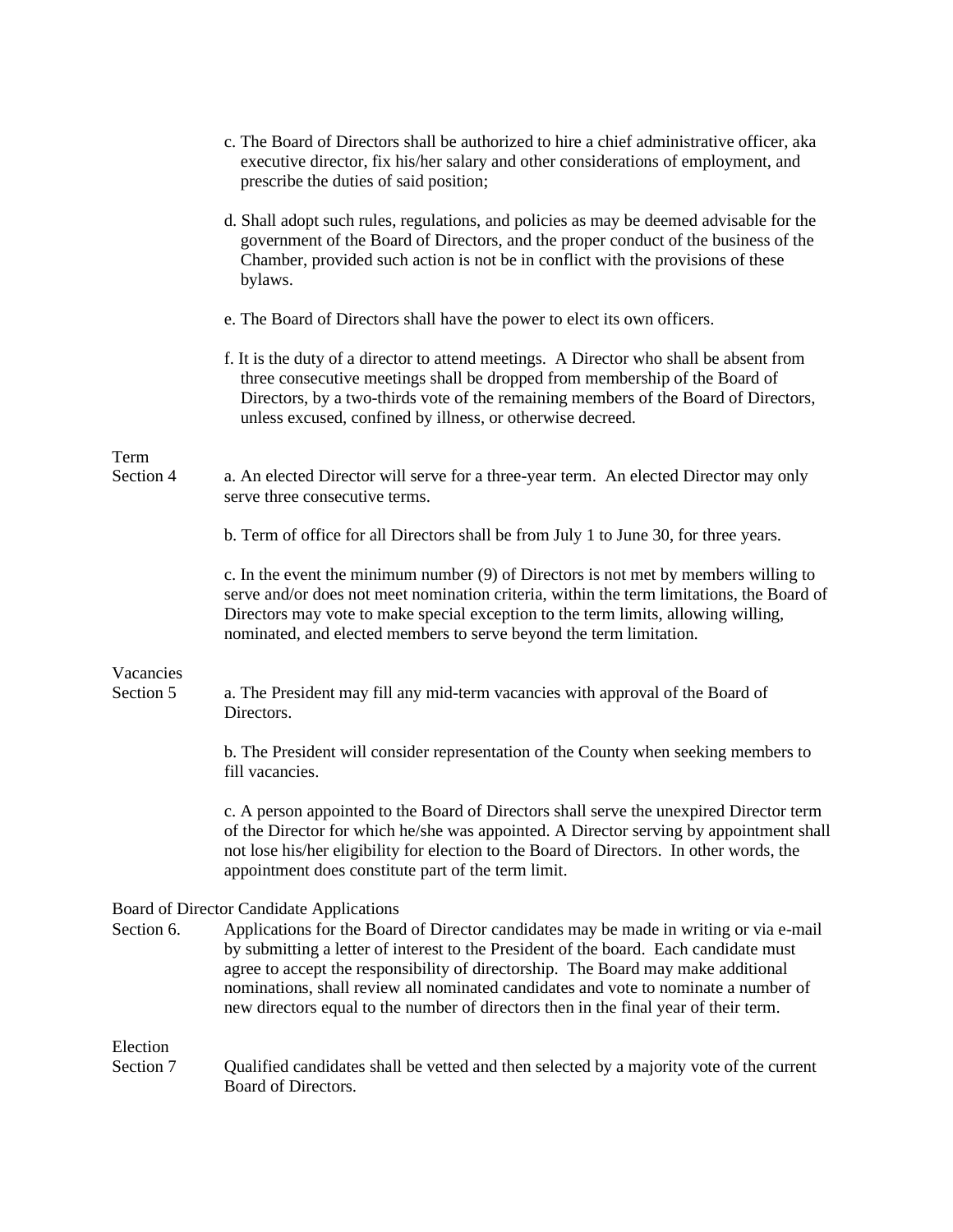| Voting Eligibility           |                                                                                                                                                                                                                                                                                                      |
|------------------------------|------------------------------------------------------------------------------------------------------------------------------------------------------------------------------------------------------------------------------------------------------------------------------------------------------|
| Section 8                    | Only those members whose membership is paid current shall receive a ballot. Only one<br>vote per membership shall be permitted.                                                                                                                                                                      |
| <b>Seating New Directors</b> |                                                                                                                                                                                                                                                                                                      |
| Section 9                    | All newly elected and appointed board members shall be seated at the regular July board<br>meeting and shall be participating members thereafter. Retiring directors shall continue<br>to serve until of the end of the fiscal year.                                                                 |
| Resignation<br>Section 10    | The resignation of any director shall be effective upon written notice to the President or<br>Executive Director of the Chamber.                                                                                                                                                                     |
| Policy                       |                                                                                                                                                                                                                                                                                                      |
| Section 11                   | The board of directors is responsible for establishing procedure and formulating policy<br>for the organization. It is also responsible for adopting all policies of the organization.<br>These policies shall be maintained in a policy manual to be reviewed annually and<br>revised as necessary. |

## **ARTICLE VII EXECUTIVE COMMITTEE**

#### Determination of Executive Committee

- Section 1. a. During the month of July, the Directors shall meet and elect the Executive Committee for the ensuing year.
	- b. All said officers of the Executive Committee must be members of the Board of Directors.
	- c. The Executive Committee consists of the office of President, President-elect, and Vice President and the Executive Director. The Executive Director is a non-voting participant.

#### Terms of Executive Office

Section 2 a. Office of President is a one-year term.

- b. Officers may serve a maximum of three consecutive years on the Executive **Committee**
- c. The Director accepting the nomination of President-elect must be willing to serve a two- year term on the Executive Committee.
- d. The Vice Presidency is a one-year term.

#### Duties of Officers

President

Section 3 The President shall be the Chief Elected Officer of the Chamber; a. shall preside at meetings of the Board of Directors; shall direct the formulation and promotion of the general program of the Chamber; subject to approval of the Board of Directors;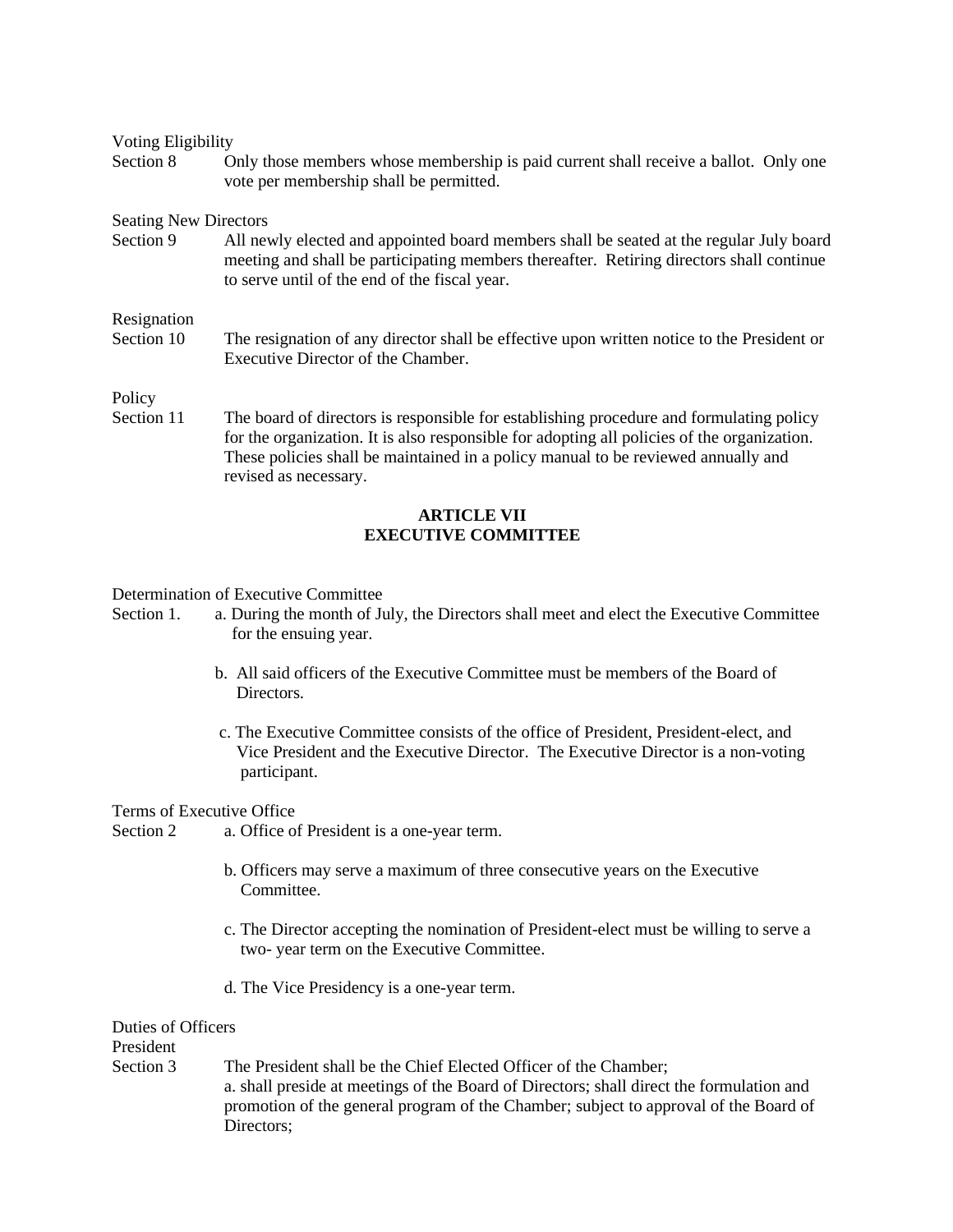|                              | b. appoint all committee members and committee chairmen;                                                                                                            |
|------------------------------|---------------------------------------------------------------------------------------------------------------------------------------------------------------------|
|                              | c. shall preside at all meetings of the members of the Chamber;                                                                                                     |
|                              | d. shall be an ex-officio member of all other, councils, task forces, and committees of<br>the Chamber;                                                             |
| President Elect<br>Section 4 | a. The President-Elect shall be second in authority to the President;                                                                                               |
|                              | b. Shall perform the duties of the office of the President in his/her absence;                                                                                      |
|                              | c. Shall coordinate and supervise the activities of councils, task forces, and committees<br>as directed by the President;                                          |
|                              | d. shall perform such other duties as prescribed by the Board of Directors;                                                                                         |
|                              | e. By virtue of his/her selection as President-Elect, the President-Elect shall become the<br>Chamber President the year following his/her term as President-Elect. |
|                              | f. In the event the President-Elect is unable to serve as President, the Board of Directors<br>shall elect a new President and President-Elect.                     |
| Vice President               |                                                                                                                                                                     |
| Section 5                    | a. The Vice President shall perform the duties of the offices of President or President-<br>Elect in their absence;                                                 |
|                              | b. shall coordinate and supervise the activities of councils, task forces, and committees<br>as directed by the President;                                          |
|                              | c. shall perform such other duties as prescribed by the Board of Directors.                                                                                         |
| <b>Executive Director</b>    |                                                                                                                                                                     |
| Section 6                    | The Chamber Executive Director shall be the chief administrative officer and corporate<br>secretary of the Chamber.                                                 |
|                              | shall conduct the official correspondence;                                                                                                                          |
|                              | preserve all books, documents and communications;<br>a.                                                                                                             |

- b. keep books of accounts and maintain an accurate record of the proceed of the Chamber, the Board of Directors and all councils, task forces, and committees;
- c. will be a member ex-officio of all other councils, task forces, and committees of the Chamber;
- d. shall prepare a draft of the Annual Operating Budget and present it to the Budget Committee;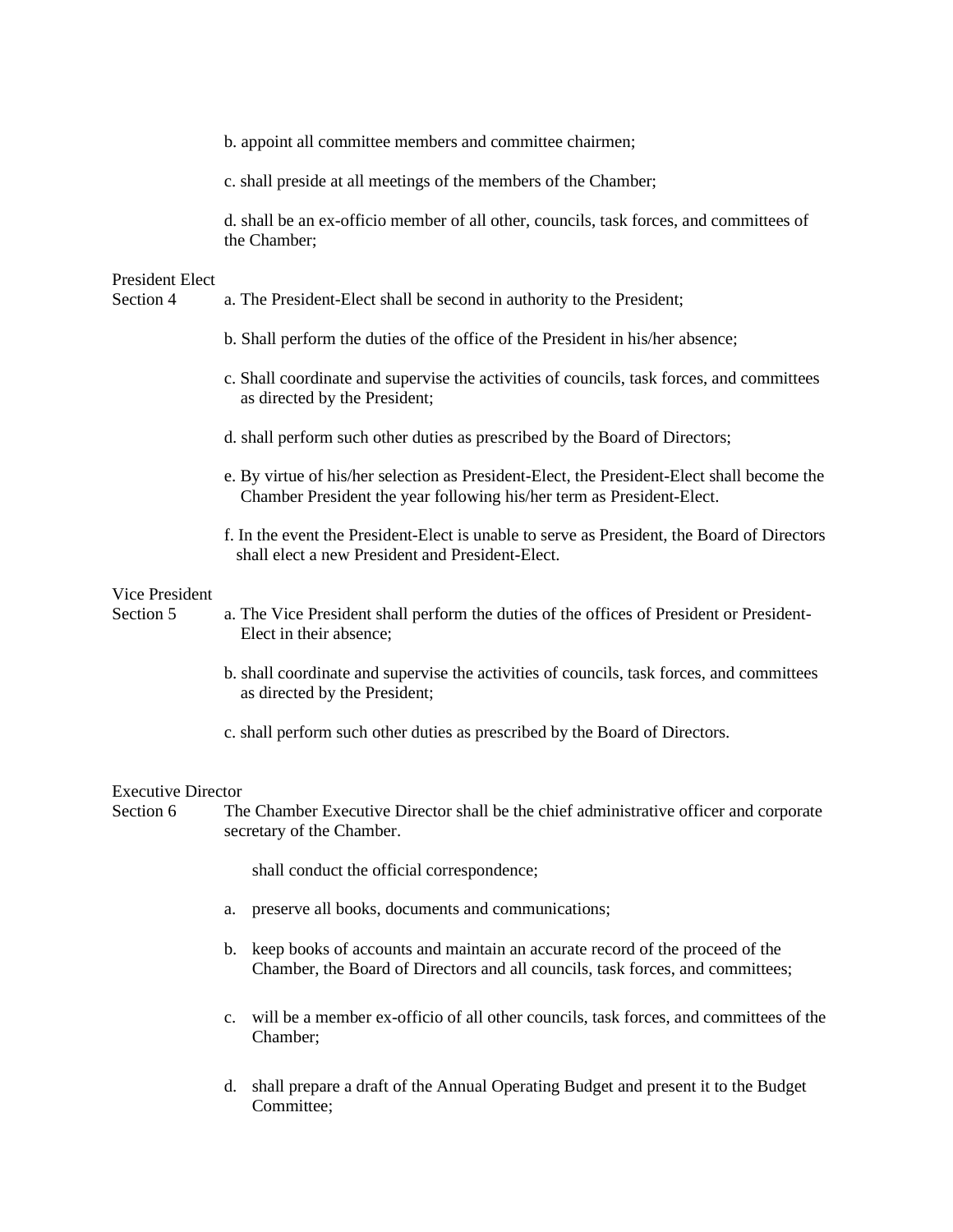- e. shall serve as advisor to the Chamber President and The Board of Directors on program planning and shall assemble data and cause to be prepared Executive Director special reports as direct Executive Director by the program of the Chamber.
- f. shall be responsible for hiring, directing, and supervising all employees and/or volunteers;
- g. shall be responsible for administration of the program of work in accordance with the policies and regulations of the Board of Directors.
- h. The Executive Director with the President of the Chamber, or his/her designee, be responsible for discharging all employees and/or volunteers of the Chamber.
- j. Shall write and present the annual report.

## **ARTICLE VIII COMMITTEES AND DIVISION**

#### Committee Member Eligibility

Section 1 All committee members must be members in good standing of the Chamber.

#### Appointment

- Section 2 The President, with the approval of the Board of Directors, shall appoint all councils, task forces, ad hoc committees and/or general committees. The President shall appoint the chairperson for such committees. Committee appointments shall be at the will and pleasure of the President and shall serve concurrent with the term of the appointing President unless a different term is approved Director by the Board of Directors. Function Section 3 It shall be the function of committees to make investigations, conduct studies and hearings, make recommendation to the Board of Directors, and to carry on such activities as may be delegated to them by the Board of Directors. Limitation of Authority Section 4 No action by any member of a council, task force, ad hoc, and/or regular committee
- shall be binding or constitute an expression of the policy of the Chamber unless otherwise approved by the Board of Directors.

Divisions

- Section 5 The Board of Directors may create such divisions, bureaus, departments, councils, or subsidiary corporations as it deems advisable to handle the work of the Chamber.
	- a. The Board of Directors shall authorize and define the powers and duties of all divisions, bureaus, departments, councils, and subsidiary corporations.
	- b. The Board of Directors shall annually review and approve all activities and propose Executive Director programs of such division, bureaus, departments, councils, and subsidiary corporations, including collection and disbursement of funds.

c. No action or resolution of any kind shall be taken by divisions, bureaus, councils or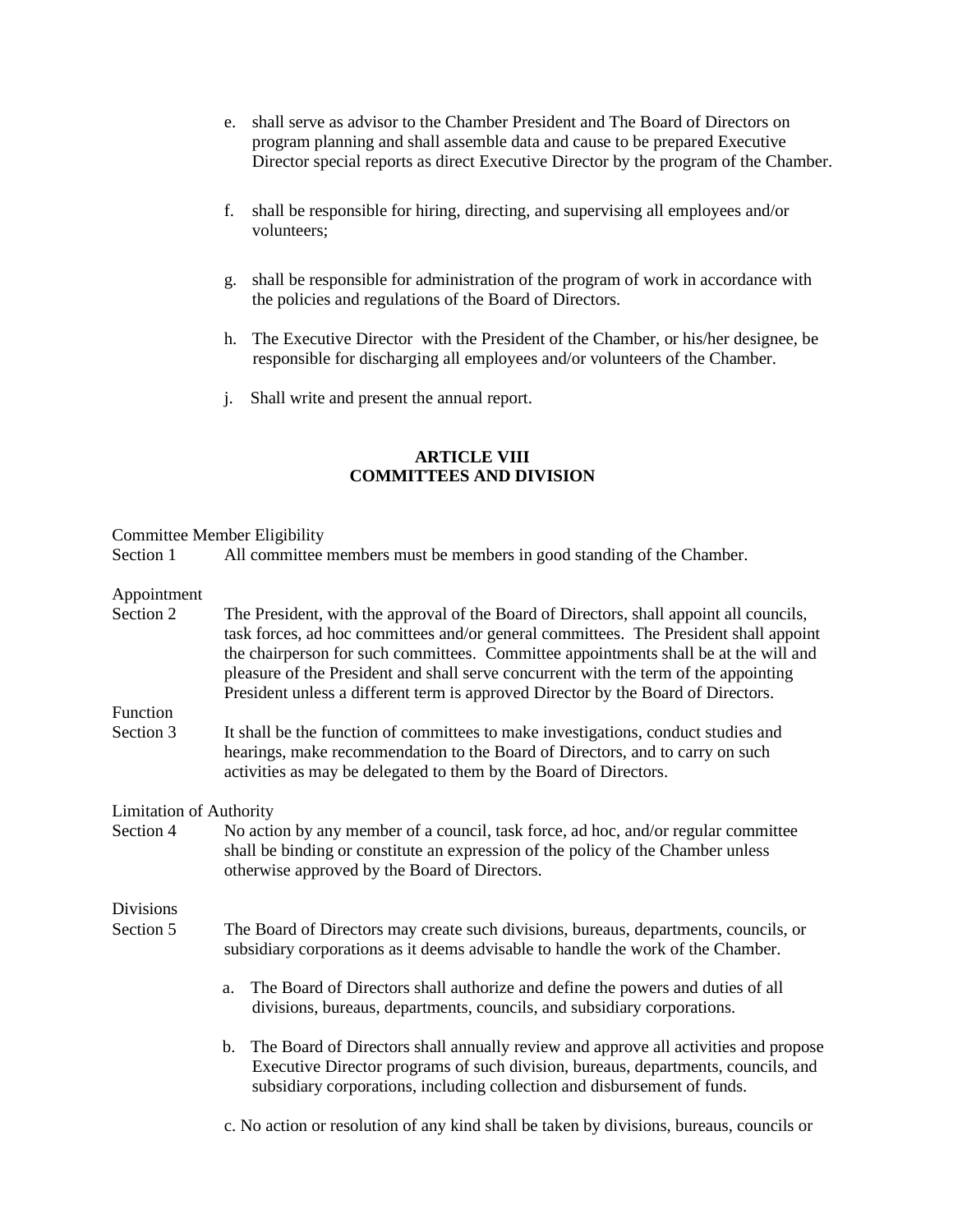subsidiary corporations in the name of the Grant County Chamber of Commerce or it's Board of Directors, unless approve Executive Director by the Board of Directors.

#### **ARTICLE IX CONFLICT OF INTEREST**

Qualify

Section 1 Members of the Board of Directors and Executive Committee shall not vote or participate in decisions that may result in direct personal or business gain, expressly financial and otherwise. Such members and officers shall abstain from any all votes pertaining to such. In the event a member, and/or member of the Board of Directors abstain, and a quorum is no longer present, a majority vote shall rule.

## **ARTICLE X PARLIAMENTARY AUTHORITY**

## Order

Section 1 The current edition of Roberts Rules of Order shall be the final source of authority in all questions of parliamentary procedure when such rules are not consistent with the By-Laws of the Chamber.

## **ARTICLE XI FISCAL MANAGEMENT**

Fiscal Year Section 1 The fiscal year will be from July 1 thru June 30, each year.

Receipts

Section 2 All monies paid to the chamber shall be placed in a general operating fund. Funds unused from the current year's budget will be treated Director as "carry-over" funds and budget into the next year.

Expenditures-Disbursements-Contracts-Receipts

- Section a. Upon approval of the budget and the strategic plan, the Executive Director is authorized to make disbursements on accounts, enter into and sign contracts provided for in the budget, strategic plan and/or marketing plan, with additional approval of the Board of Directors.
	- b. All expenditure requests must be reviewed, prior to the commitment of funds, by the Executive Director to determine whether the expense qualifies within the approved budget, strategic plan and marketing plan.
	- c. All monies received by the Chamber, ie membership fees, events donations, etc., are to be receipted only by the Chamber office.